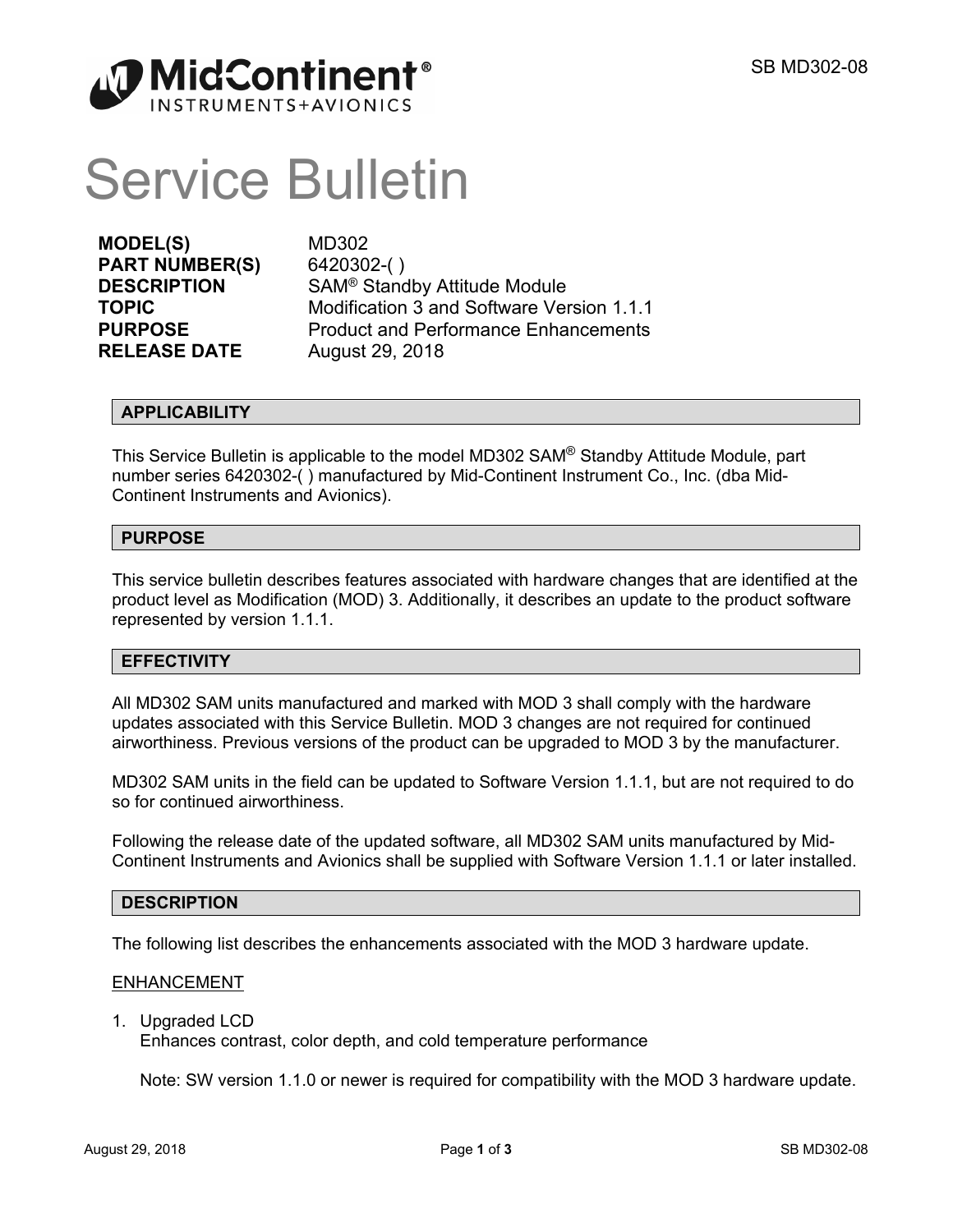

The following list describes the added features and resolutions incorporated in the Software Version 1.1.1 update.

# ADDED FEATURES

1. Alternative battery pack support Allows installation and support of optional/alternative nickel metal hydride (NiMH) battery pack for battery equipped units

NOTE: SW v1.1.1 or newer is required for compatibility with the NiMH battery pack

2. SSEC verification over ARINC 429 output Provides unique SSEC identifier via ARINC output on Label 353

# RESOLUTIONS

- 1. Reversion from external lighting input to photocell operation When external dimming input is lost, unit now reverts to standard default photocell performance, rather than forcing the photocell response to align with the programmed lighting curve for external input.
- 2. Updated ARINC outputs for Inertial Rates ARINC 429 output labels for inertial pitch (336), roll (337), and yaw (340) rates are now representative of their definition, rather than duplicates of the body pitch, roll, and yaw rates.

# **ESTIMATED MANPOWER**

Approximately 30 minutes or less to update the unit software.

#### **APPROVALS**

This Service Bulletin represents a minor change to the previously approved Technical Standard Order Authorizations. Any changes to software and/or complex hardware have been completed in accordance with approved developmental and quality processes per the guidelines of RTCA document DO-178B and DO-254, respectively.